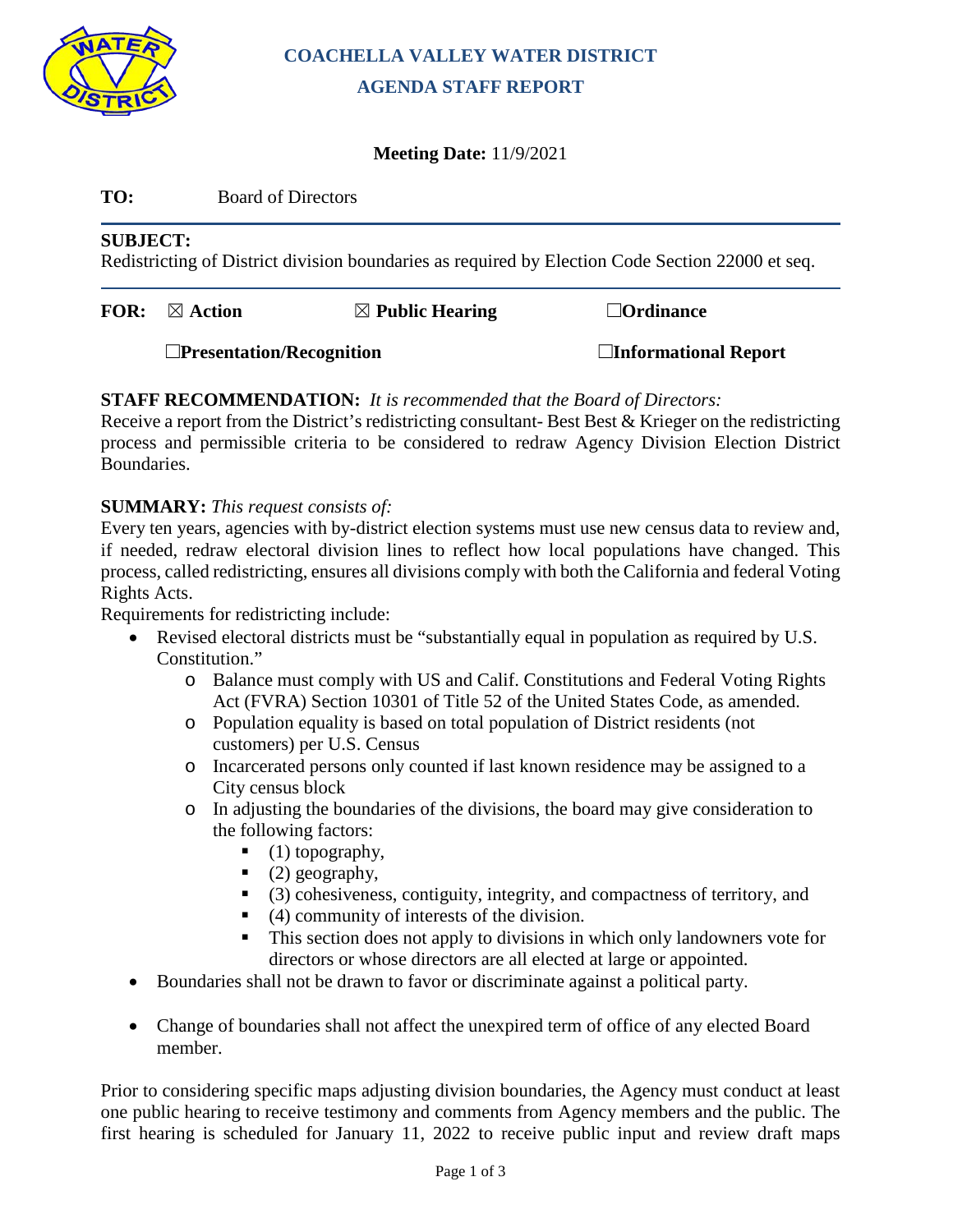

prepared by the District's redistricting consultant, BBK reflecting the 2020 census data and considering any comments received. A second public hearing is scheduled for March 8, 2022 to consider the proposed division boundary adjustments and adoption of revised boundary maps.

The current redistricting process for CVWD must be completed by April 17, 2022. This date was established by the passage of SB 594, enacted earlier this month, which consolidated the redistricting deadline for all municipalities and most special districts onto a single date. Previous to SB 594, the deadline for special districts was May 12, 2022 (180 days before the November 8, 2022 general election). However, certain types of districts had deadlines as early as November 1, 2021, and with the delay of census data from the US Census Bureau as a result of the COVID-19 pandemic, that deadline was impossible to meet. To accommodate those districts, and at the request of county Registrar of Voters statewide, the deadline for special districts was moved up 25 days to April 17<sup>th</sup>, while the November  $1<sup>st</sup>$  deadline was extended to April  $17<sup>th</sup>$ .

The proposed redistricting timeline is as follows:

- January 11, 2022 First Public Hearing (board provides input on data, ideas for potential changes, etc.)
- February 8, 2022 Follow up; provide map draft options to the Board
- March 8, 2022 Second Public Hearing Board may adopt maps if no changes requested
- March 22, 2022  *If needed-* tentative date for additional changes to proposed maps
- April 12 *If needed-* tentative date for additional changes to proposed maps and approval of maps, before the April 17 deadline.

**FISCAL IMPACT:**

N/A

### **ENVIRONMENTAL REVIEW:**

 $\boxtimes$  No, this item is not a "project" as defined by CEQA; therefore, approval does not require any CEQA action.

☐Yes, see below.

N/A

**LEGAL REVIEW:**  $\boxtimes$  Yes – Reviewed by Counsel  $\Box$ No – Not Applicable **FIRM:** Best Best & Krieger

Prepared by: Sylvia Bermudez Clerk of the Board

Submitted by: Sylvia Bermudez Clerk of the Board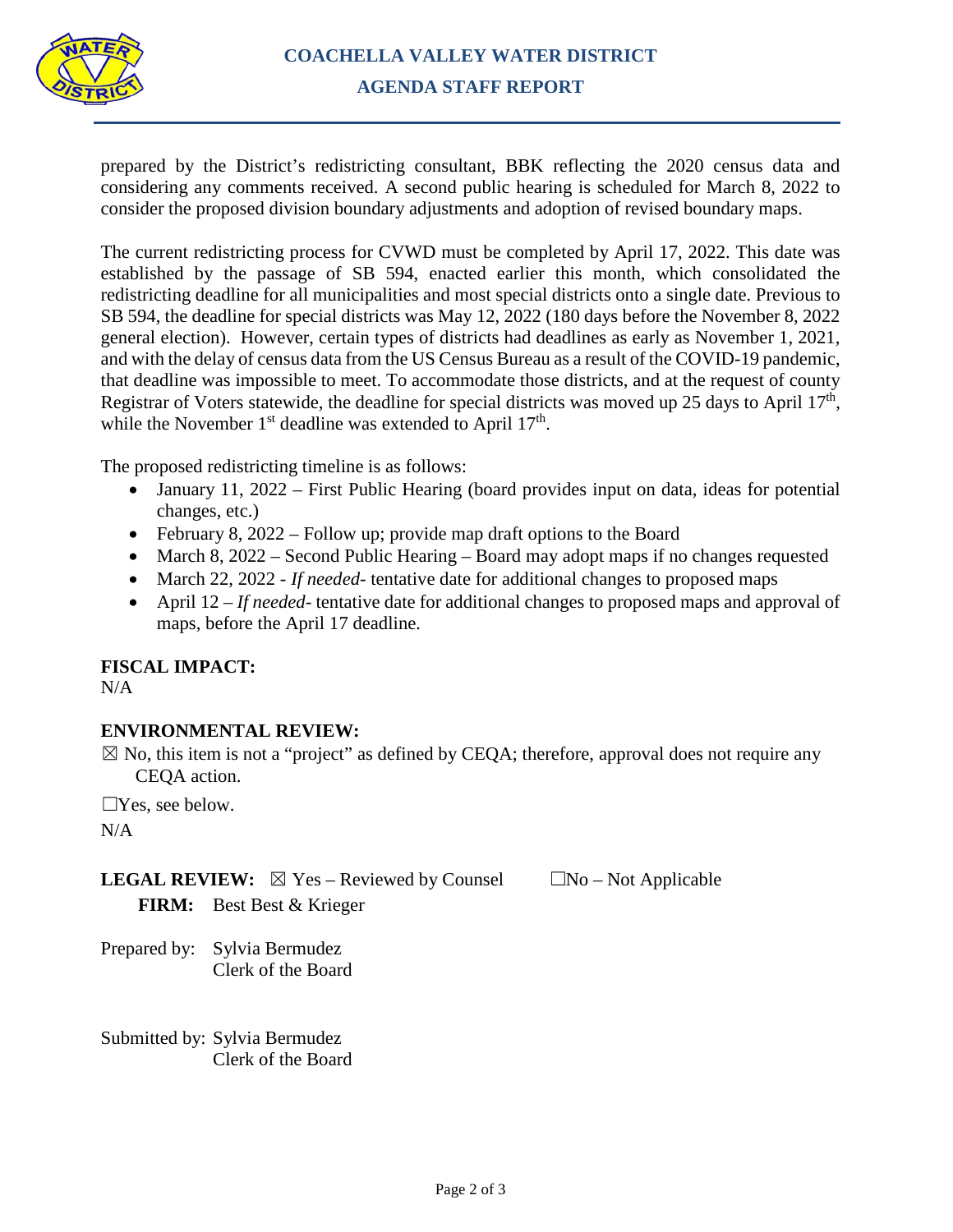

### **COACHELLA VALLEY WATER DISTRICT AGENDA STAFF REPORT**

awit

Approved by:

\_\_\_\_\_\_\_\_\_\_\_\_\_\_\_\_\_\_\_\_\_\_\_\_\_\_\_\_\_\_\_\_\_\_\_\_ J. M. Barrett General Manager

ATTACHMENTS: FILE: . PROJECT ID NO: N/A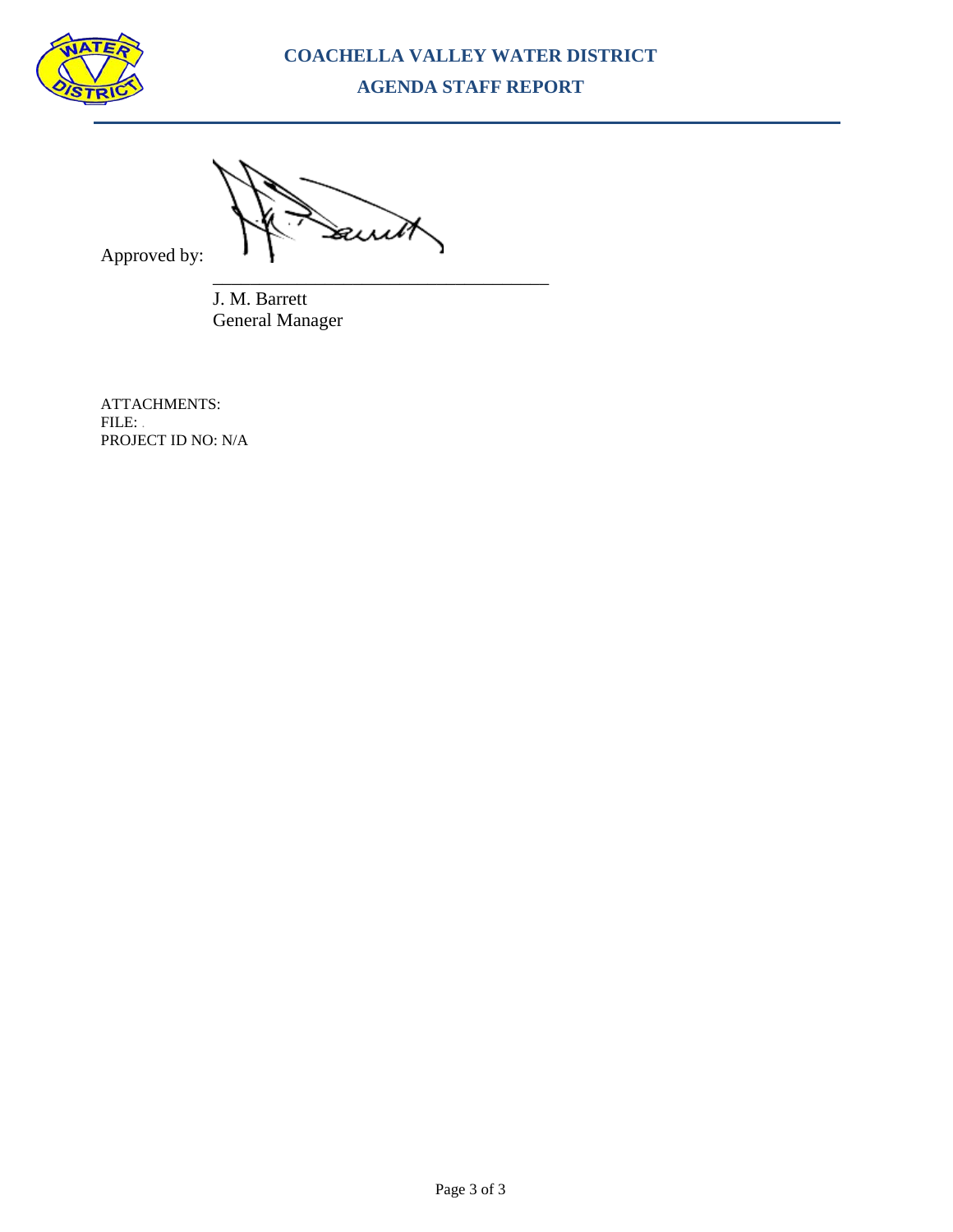

**COACHELLA VALLEY WATER DISTRICT** 

# Coachella Valley Water District - Redistricting 2021



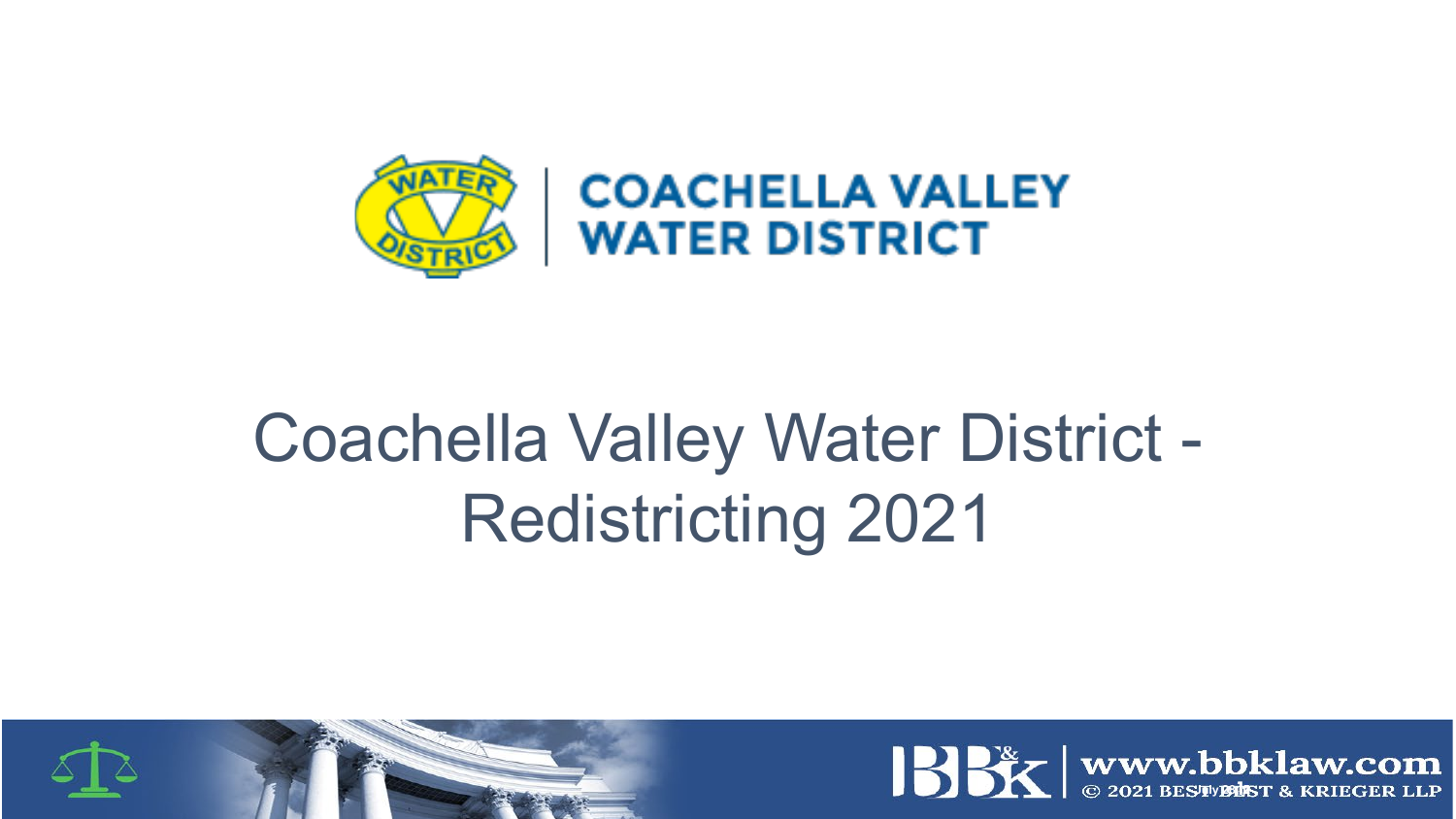# **2021 Coachella Valley Water District - Redistricting**

The 2021 redistricting process

- Project timelines
- Key deadlines
- Next steps and hearings



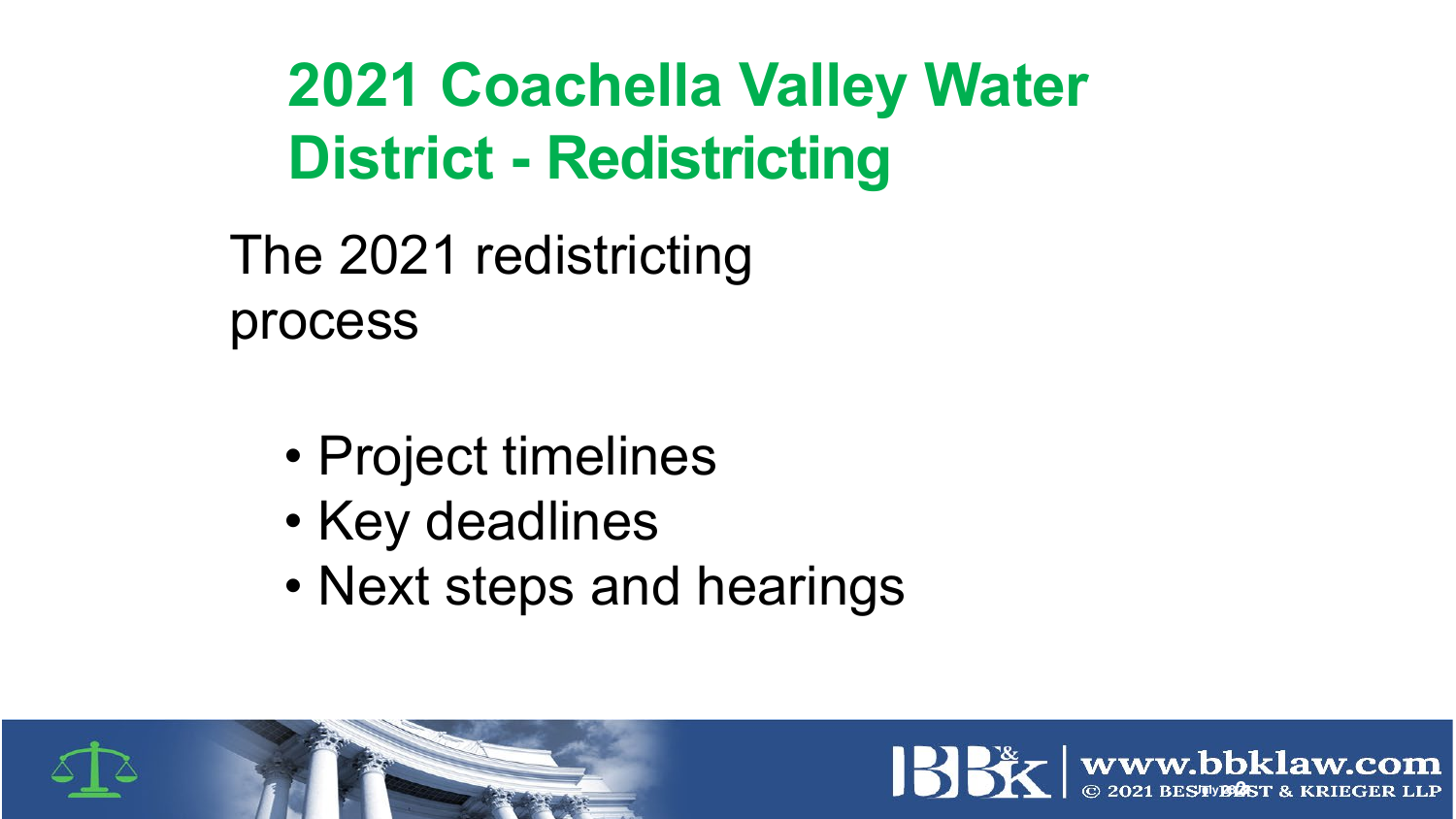## **Coachella Valley Water District**

Board Members hold 4-year terms

- Districts 1, 3 & 5 terms elected in November 2022
- District 2 & 4 terms elected in November 2024



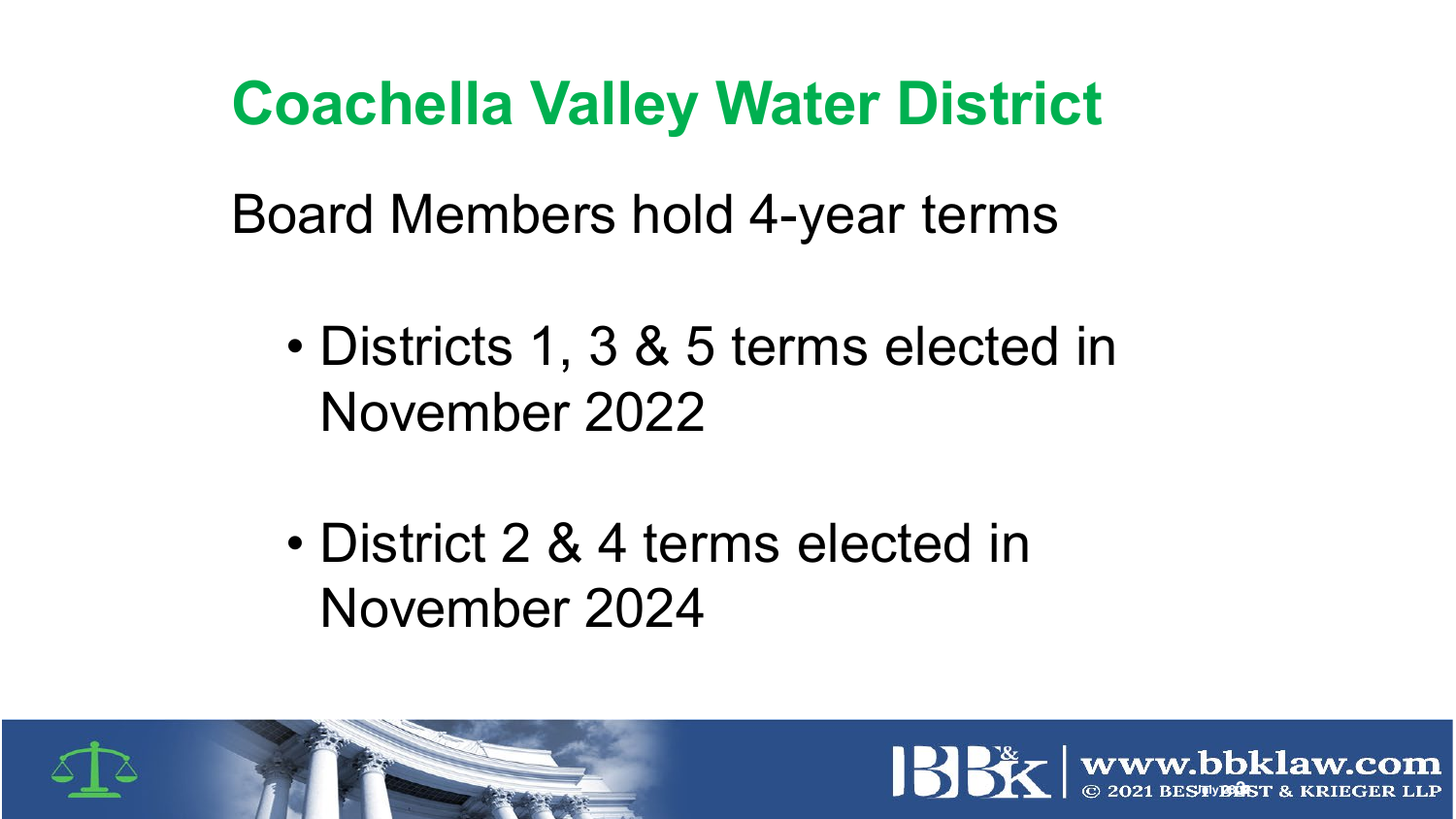## **Redistricting Process**

| <b>Step</b>                          | <b>Description</b>                                                                                                                                                          |
|--------------------------------------|-----------------------------------------------------------------------------------------------------------------------------------------------------------------------------|
| Initial Pre-Draft<br>Meeting         | Held prior to release of draft maps.<br>Education and to solicit input from the community<br>Identify "neighborhoods," "communities of interest," and<br>"secondary areas." |
| Initial deadline for<br>draft maps   | Deadline for the public to submit draft maps for inclusion in the<br>next hearing packet and presentation                                                                   |
| Release draft maps                   | Draft maps posted to project website                                                                                                                                        |
| <b>Public Hearings</b><br>(post-map) | Public Hearing to discuss and revise or adopt the draft map(s)                                                                                                              |
| Map adoption                         | Map adopted via ordinance or resolution.<br>Final map must be posted at least 7 days prior to adoption.                                                                     |



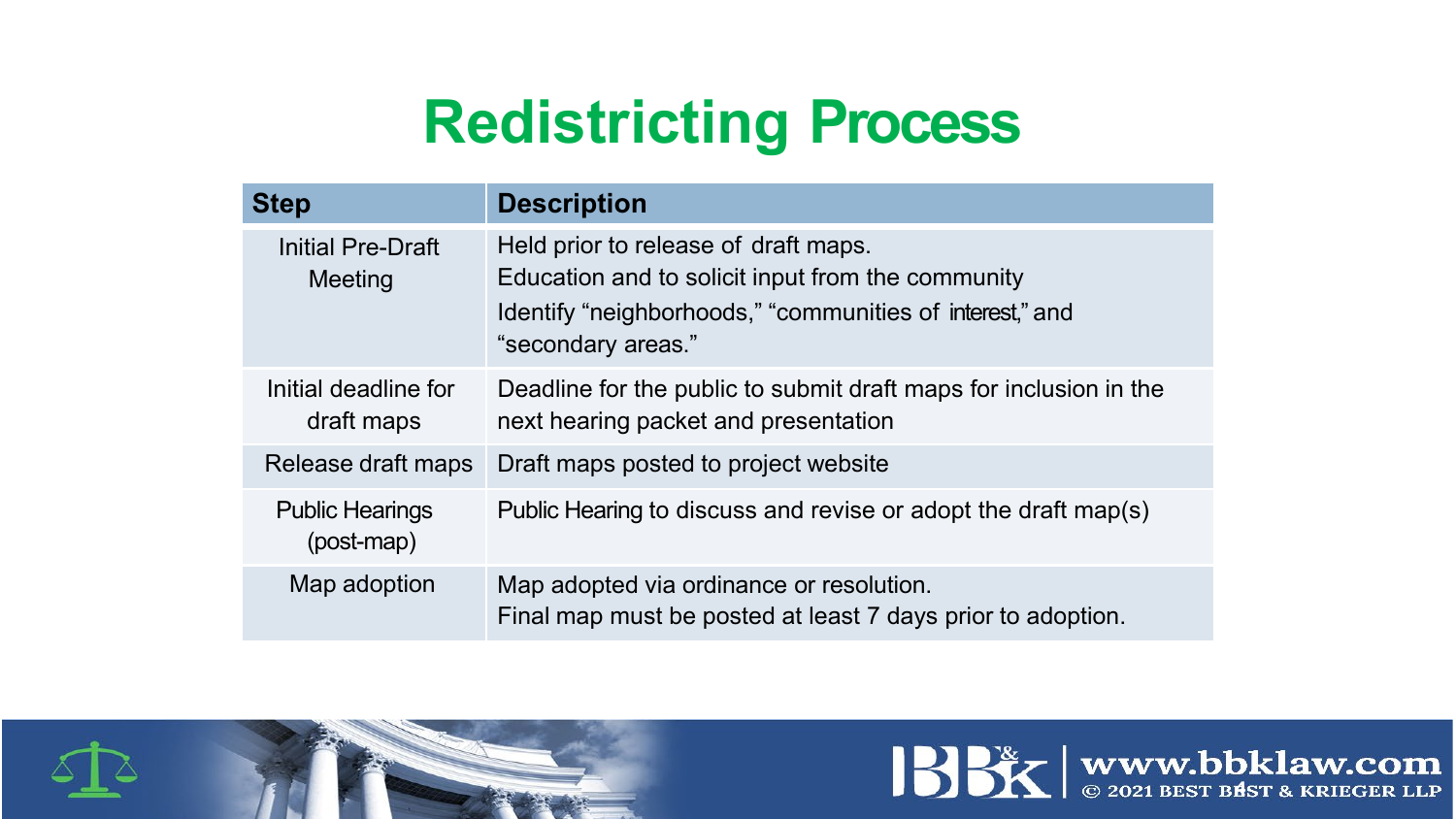## **Redistricting Rules and Goals**

|                                                             | <b>California Criteria for Districts</b>                                                                         |                                                                                                                                                                                         |  |  |  |
|-------------------------------------------------------------|------------------------------------------------------------------------------------------------------------------|-----------------------------------------------------------------------------------------------------------------------------------------------------------------------------------------|--|--|--|
| <b>Equal Population</b><br><b>Federal Voting Rights Act</b> |                                                                                                                  | Other traditional principles                                                                                                                                                            |  |  |  |
| No Racial Gerrymandering                                    | Topography<br>Geography<br>Cohesiveness, Contiguity,<br>Integrity of territory<br><b>Communities of Interest</b> | Minimize voters shifted to<br>different election years<br>Respect voters' choices /<br>continuity in office<br>Future population growth<br>Preserving the core of<br>existing districts |  |  |  |



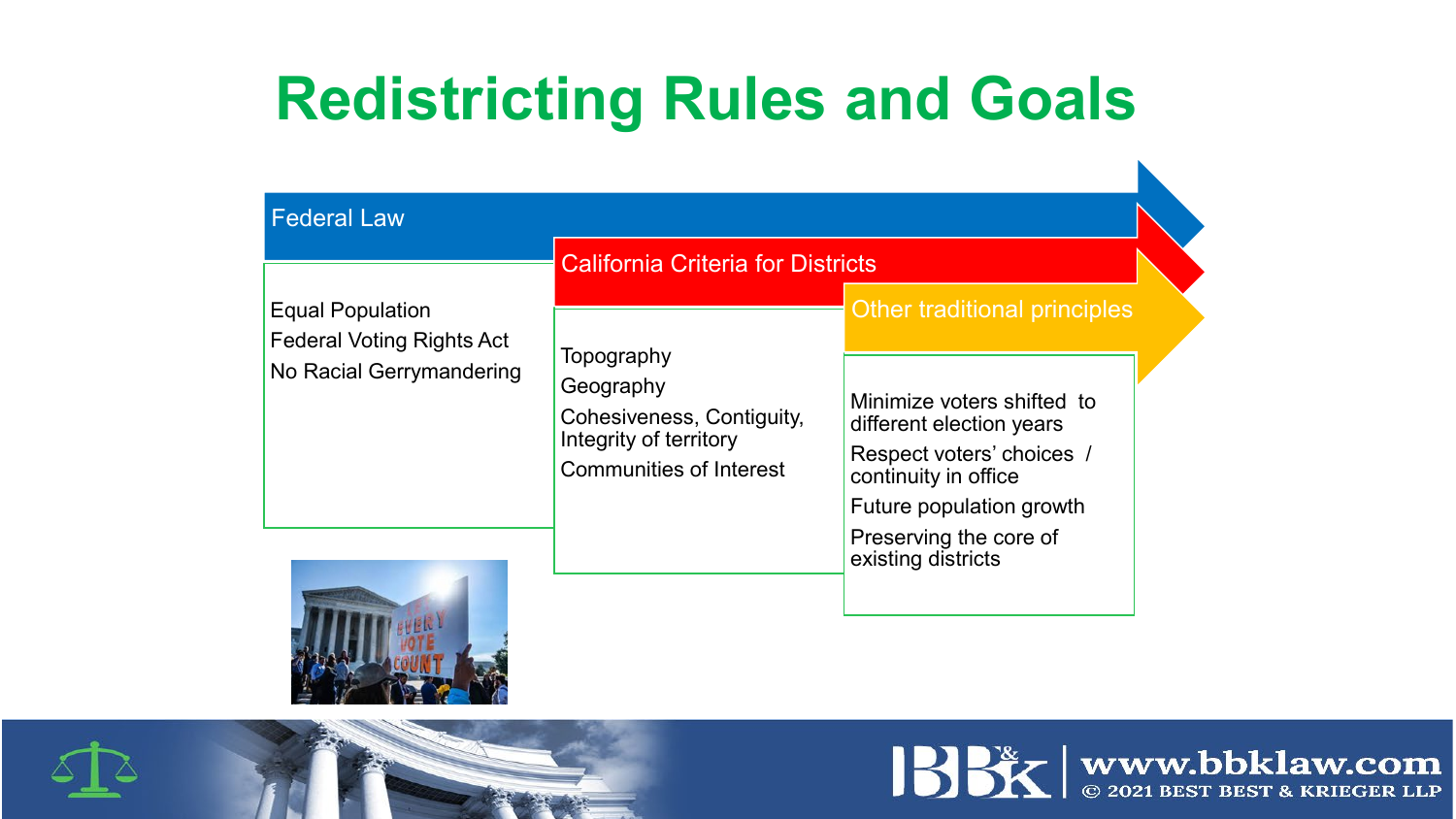### Existing Districts



**Housing Stats** 



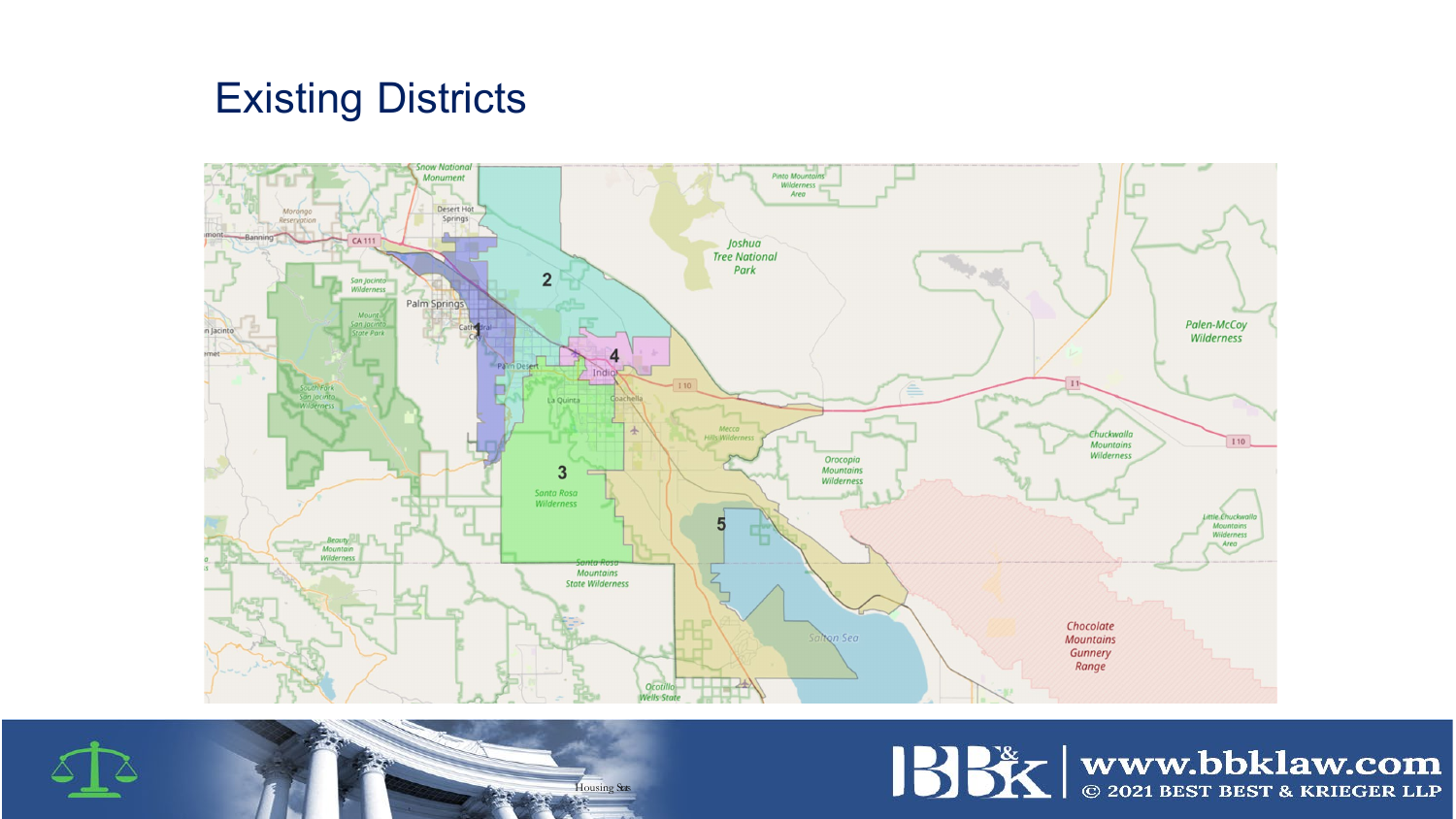### Existing Division Boundaries with 2020 Census Data

| <b>District</b> | Total<br><b>Population</b> | Raw                                                           | ℅<br><b>Deviation Deviation Latino</b>            | CVAP <sub>19</sub><br>Total                      | CVAP <sub>19</sub><br><b>NL White Black</b> | CVAP <sub>19</sub><br><b>NL</b> | <b>CVAP</b><br><b>Hispanic</b> | CVAP <sub>19</sub><br><b>Not</b><br><b>Hispanic AIAN</b> | CVAP1<br>9 NL | CVAP <sub>199</sub> NL<br>NL.<br><b>ASIAN</b> | <b>CVAP1</b><br>Hawaiia 9 NL<br>n. | CVAP1<br><b>Other</b> |
|-----------------|----------------------------|---------------------------------------------------------------|---------------------------------------------------|--------------------------------------------------|---------------------------------------------|---------------------------------|--------------------------------|----------------------------------------------------------|---------------|-----------------------------------------------|------------------------------------|-----------------------|
| $\mathbf 1$     | 68,758                     | $(2,319)$ -3.26% 33,073 47,953 28,002 1,313 15,093 32,864 381 |                                                   |                                                  |                                             |                                 |                                |                                                          |               | 2,473 70                                      |                                    | 155                   |
| $\overline{2}$  | 72,422                     | 1,345                                                         |                                                   | 1.89%21,527 57,020 41,728 1,531 11,041 45,869 74 |                                             |                                 |                                |                                                          |               | 1,624 38                                      |                                    | 92                    |
| 3 <sup>°</sup>  | 67,169                     | (3,908) -5.50% 29,606 52,483 31,193 1,045 18,165 34,376 115   |                                                   |                                                  |                                             |                                 |                                |                                                          |               | 1,319 17                                      |                                    | 125                   |
| $\overline{4}$  | 80,498                     | 9,421                                                         | 13.26%56,672 51,000 17,570 1,447 30,879 20,178 55 |                                                  |                                             |                                 |                                |                                                          |               | 738                                           |                                    | 116                   |
| 5 <sup>5</sup>  | 66,536                     | $(4,541)$ -6.39% 62,714 28,434 2,608                          |                                                   |                                                  |                                             | 359                             | 25,018 3,374                   |                                                          | -84           | 175                                           | 8                                  | 45                    |
|                 |                            |                                                               |                                                   |                                                  |                                             |                                 |                                |                                                          |               |                                               |                                    |                       |

Total Population: 355,383 Ideal Population: 71,076.6

Total Deviation: 19.65%



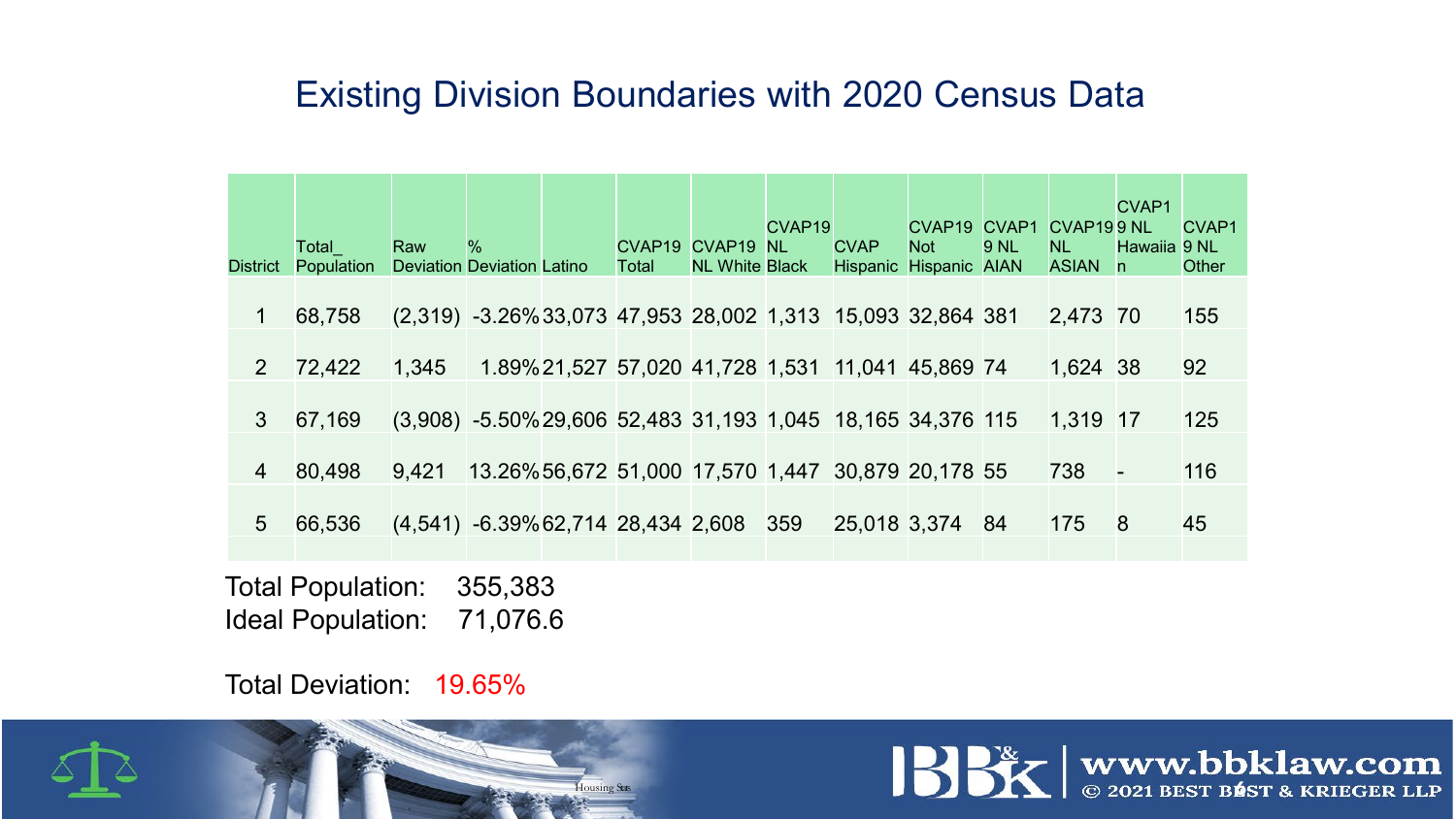## **Findings**

 $\triangleright$  Total Deviation is above the 10% "acceptable" range at 19.65%

Drawing majority/minority districts *are*  possible based on the overall percentage of minority residents (Districts 4 & 5 are already majority/minority Hispanic districts)

Current district boundaries must be adjusted for population balance



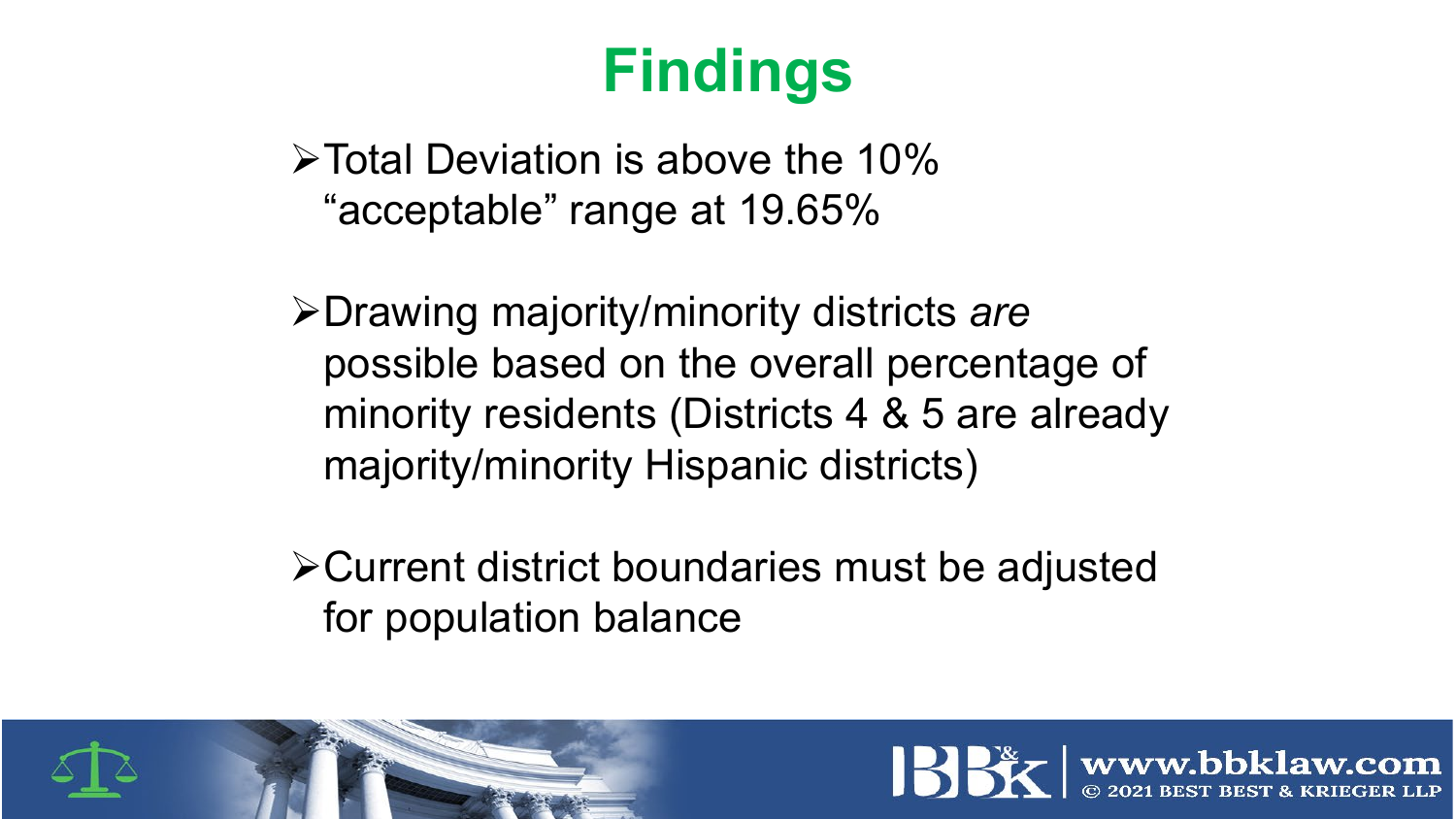## **Preeminent Considerations**

- Equal population (one person/one vote)
- Geographically contiguous districts
- Geographically compact
- Measured objectively



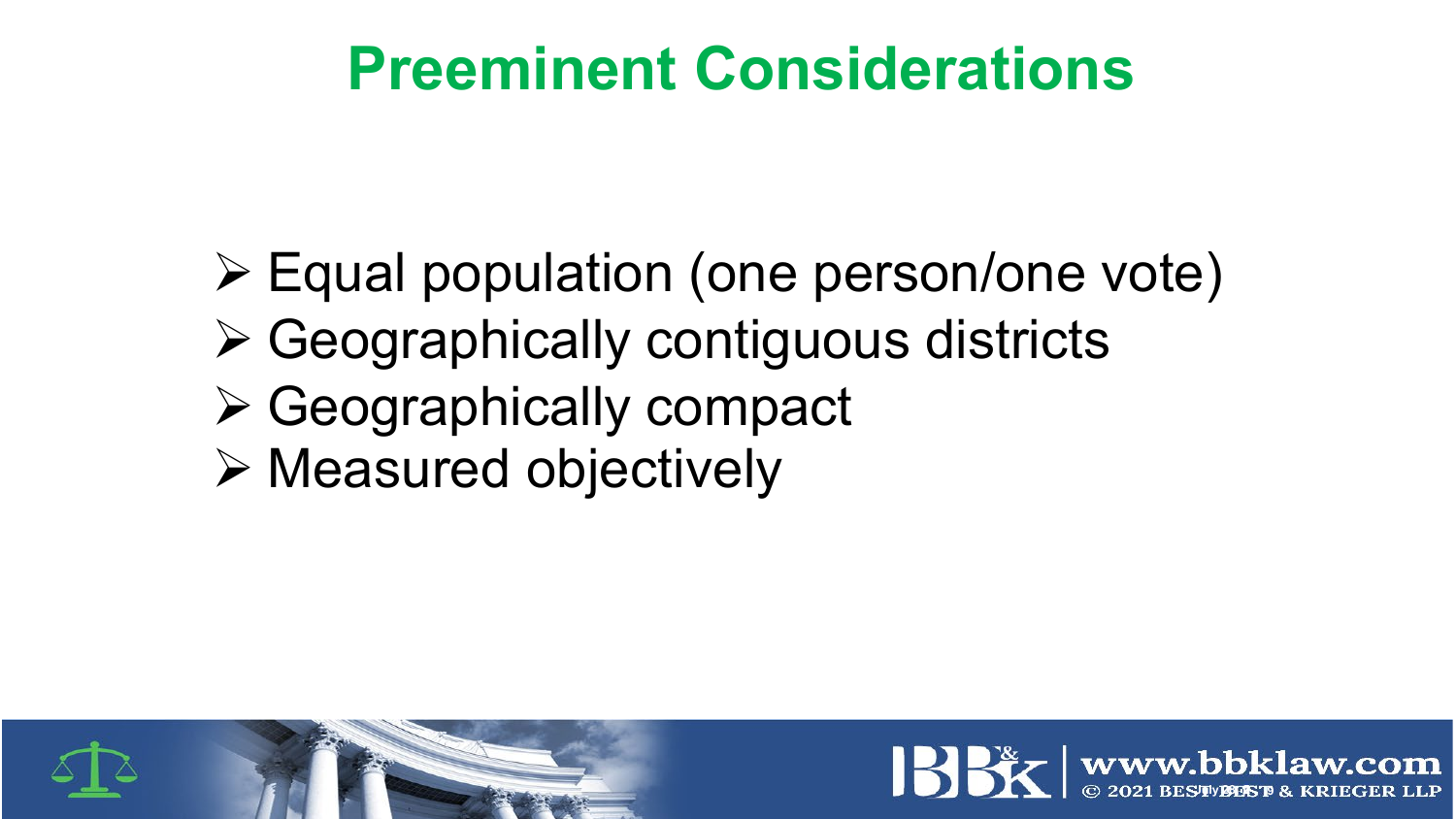### **Important Considerations "Communities of Interest"**

- $\triangleright$  Physical boundaries
	- $\triangleright$  Natural or artificial barriers
	- **≻ Roadways, rivers, railways**
	- $\triangleright$  Parks, schools, and other landmarks
- $\triangleright$  Geographic integrity
- Minority voice



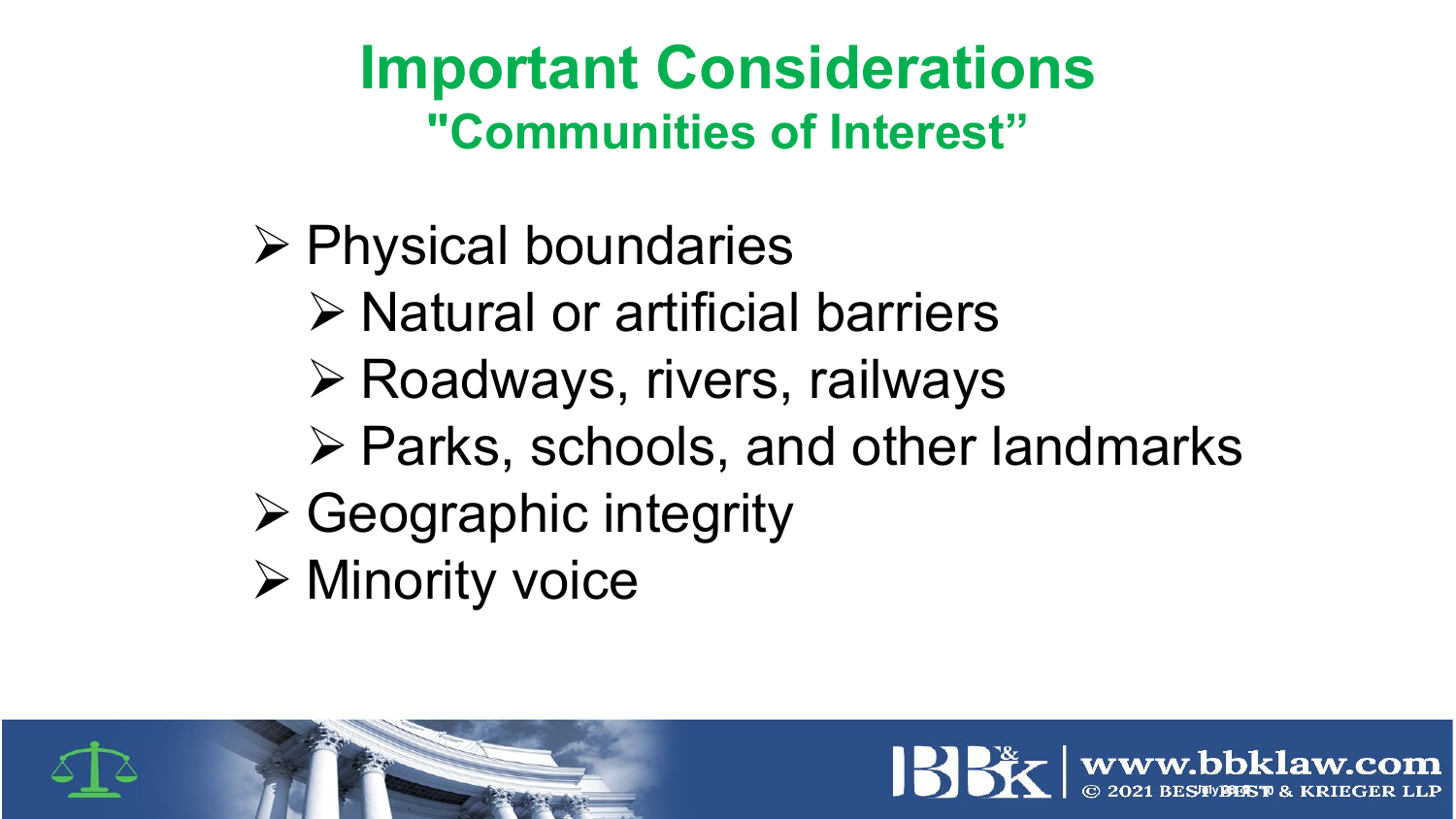### **Important Considerations "Communities of Interest"**

- **≻ Political boundaries** 
	- $\triangleright$  School attendance areas
	- $\triangleright$  Special district service areas
	- $\triangleright$  Federal, state, and county divisions



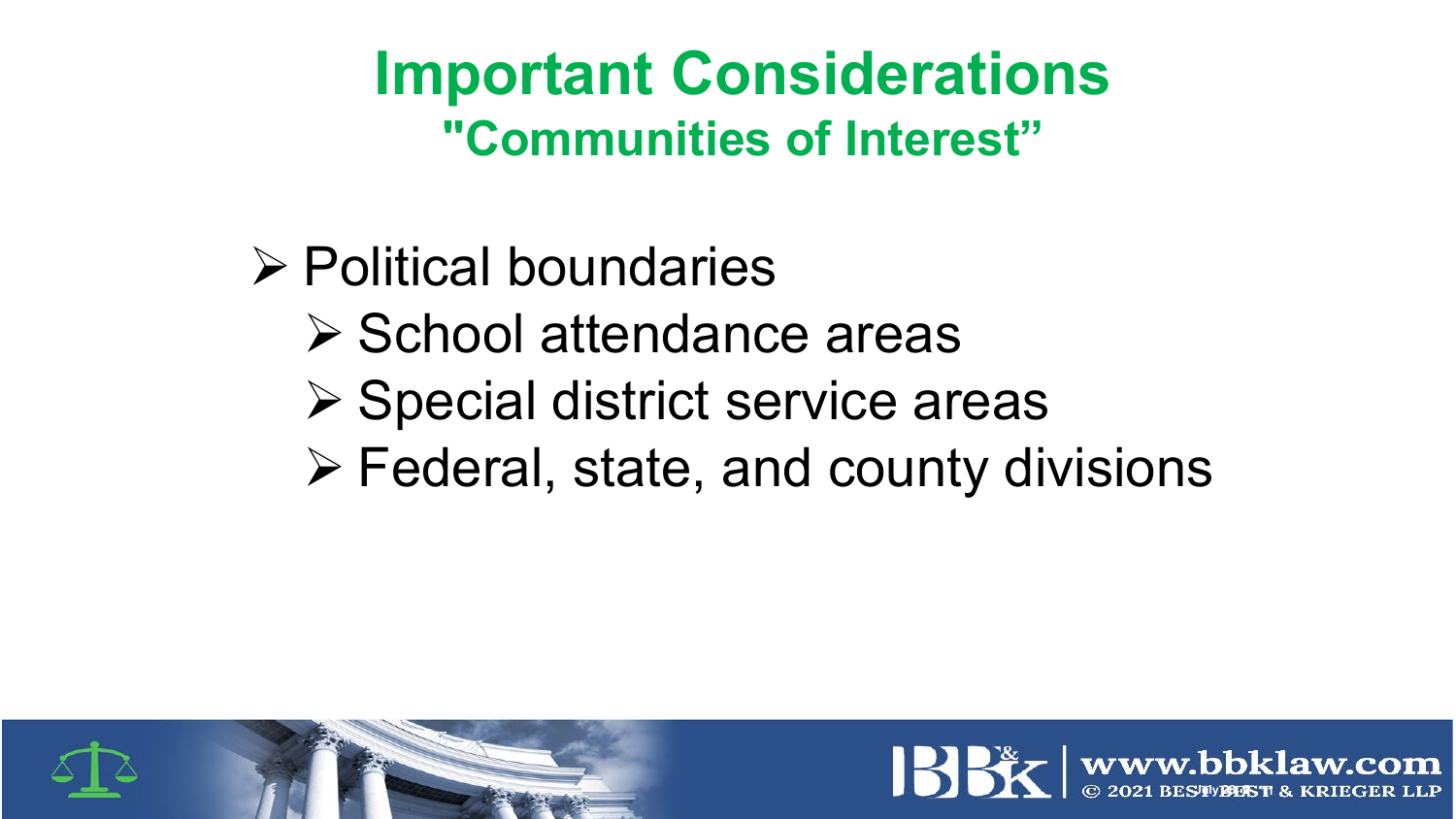### **Important Considerations "Communities of Interest"**

- $\triangleright$  Not:
	- **Example Exercise Finders** Finders
	- $\triangleright$  Political affiliations



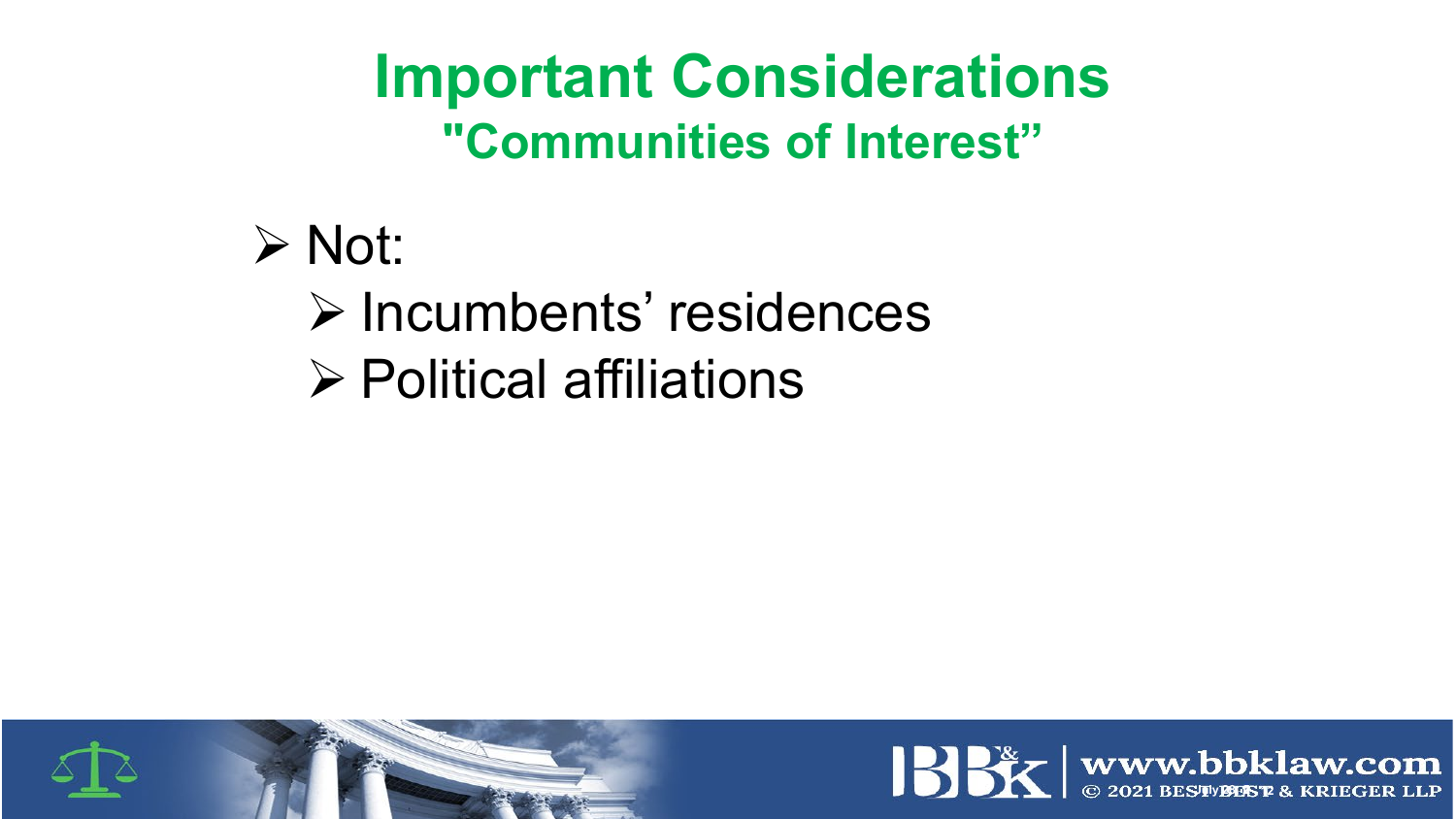## **Discussion Points**

What is your neighborhood and what are its boundaries?

What other notable areas are in the jurisdiction, and what are their boundaries?

 $\triangleright$  Inform the public on how they can participate



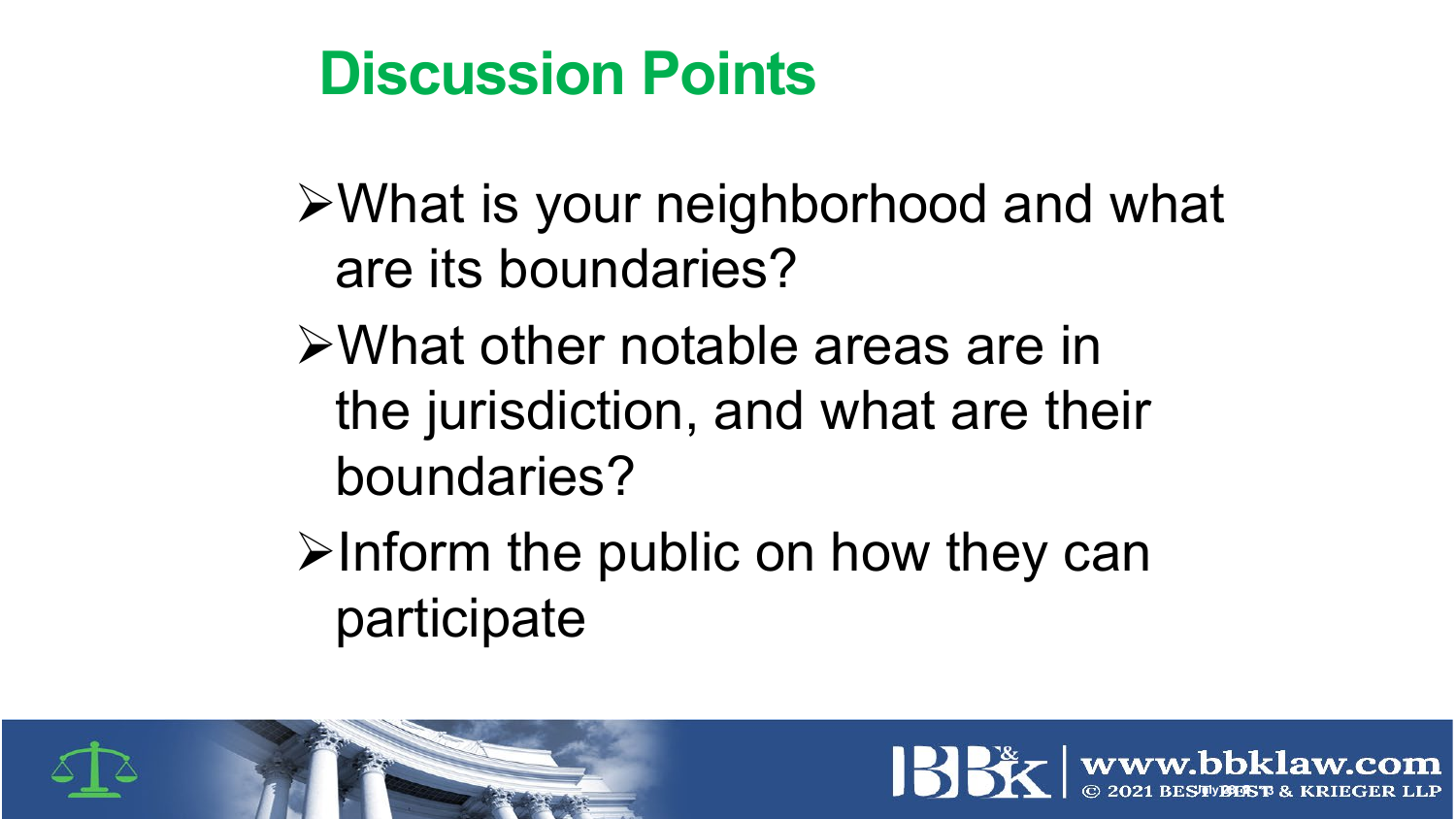### **Discussion Points**

Any questions about what's next?

Following today's Meeting, BB&K will begin drawing maps for consideration at the Public Hearings.



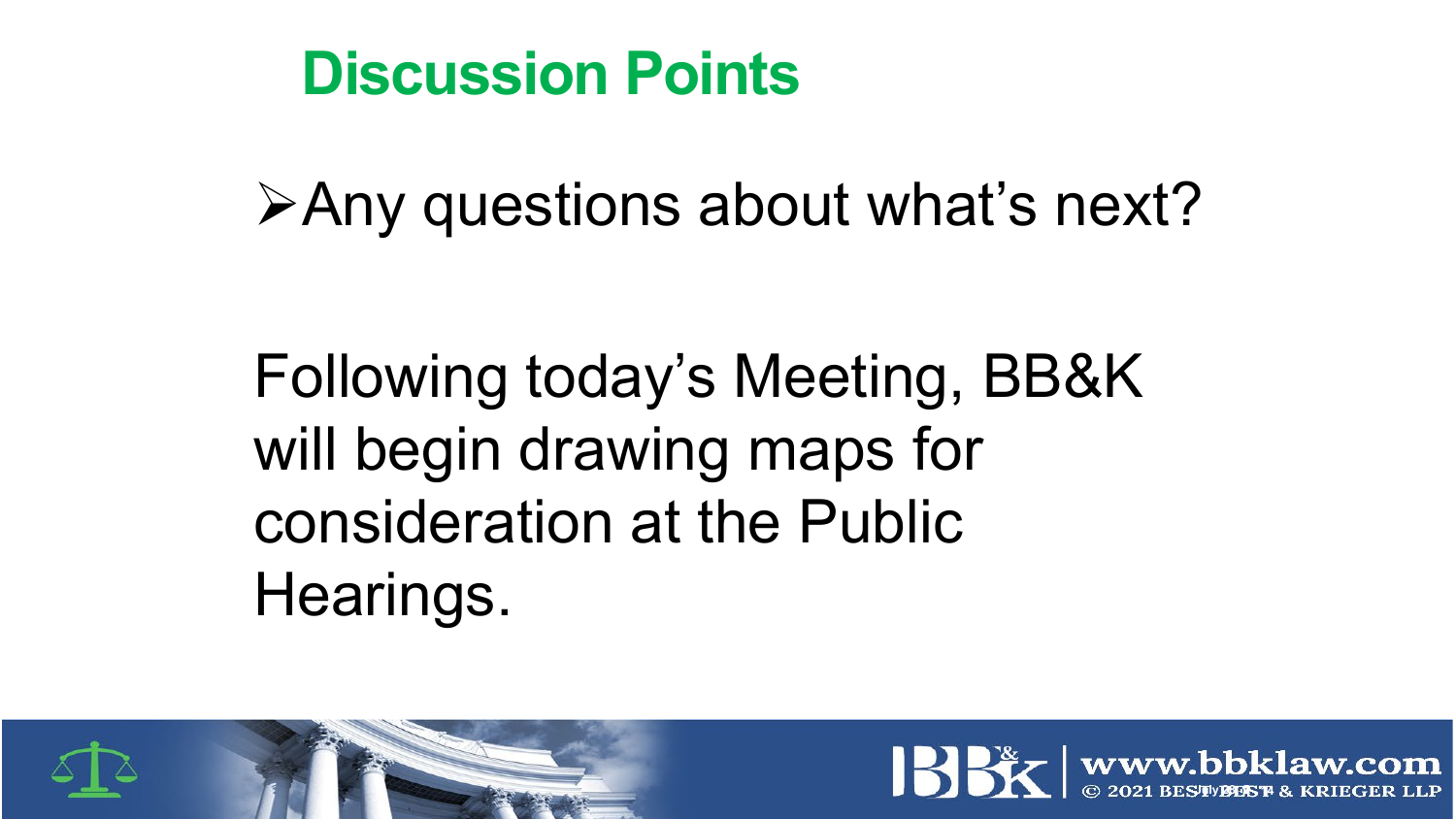### **Sources of Information**

**≻Demographic data** 

**≻Staff expertise** 

# Public input



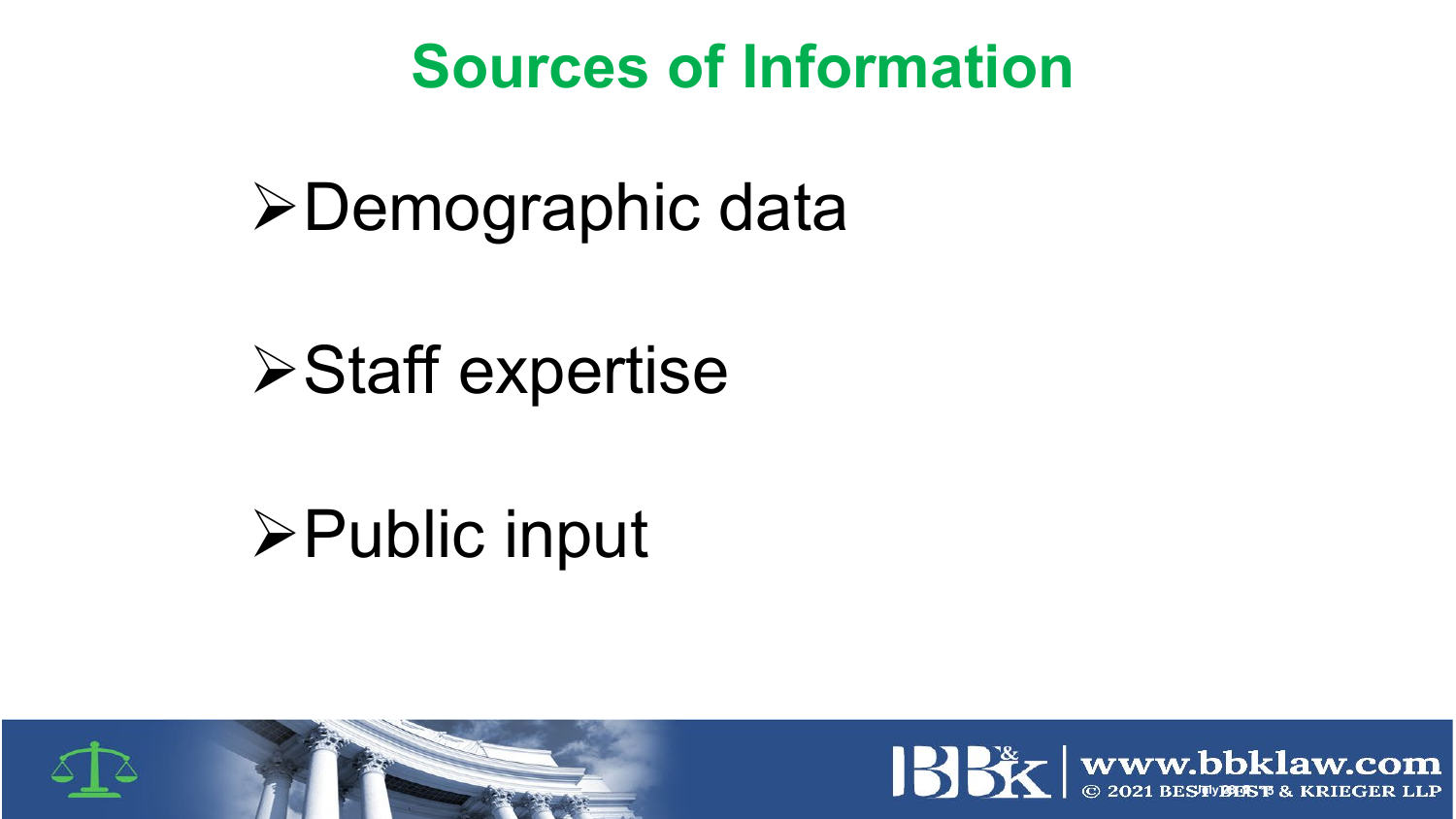## **Timeline & Next Steps**

- $\triangleright$  The prisoner-adjusted census data was released by the state on September 20, 2021.
- $\triangleright$  Two public hearings must be held before the Board may vote on a proposed final boundary map.
- $\triangleright$  The approved map must be submitted to the Registrar of Voters' no later than April 17, 2022.



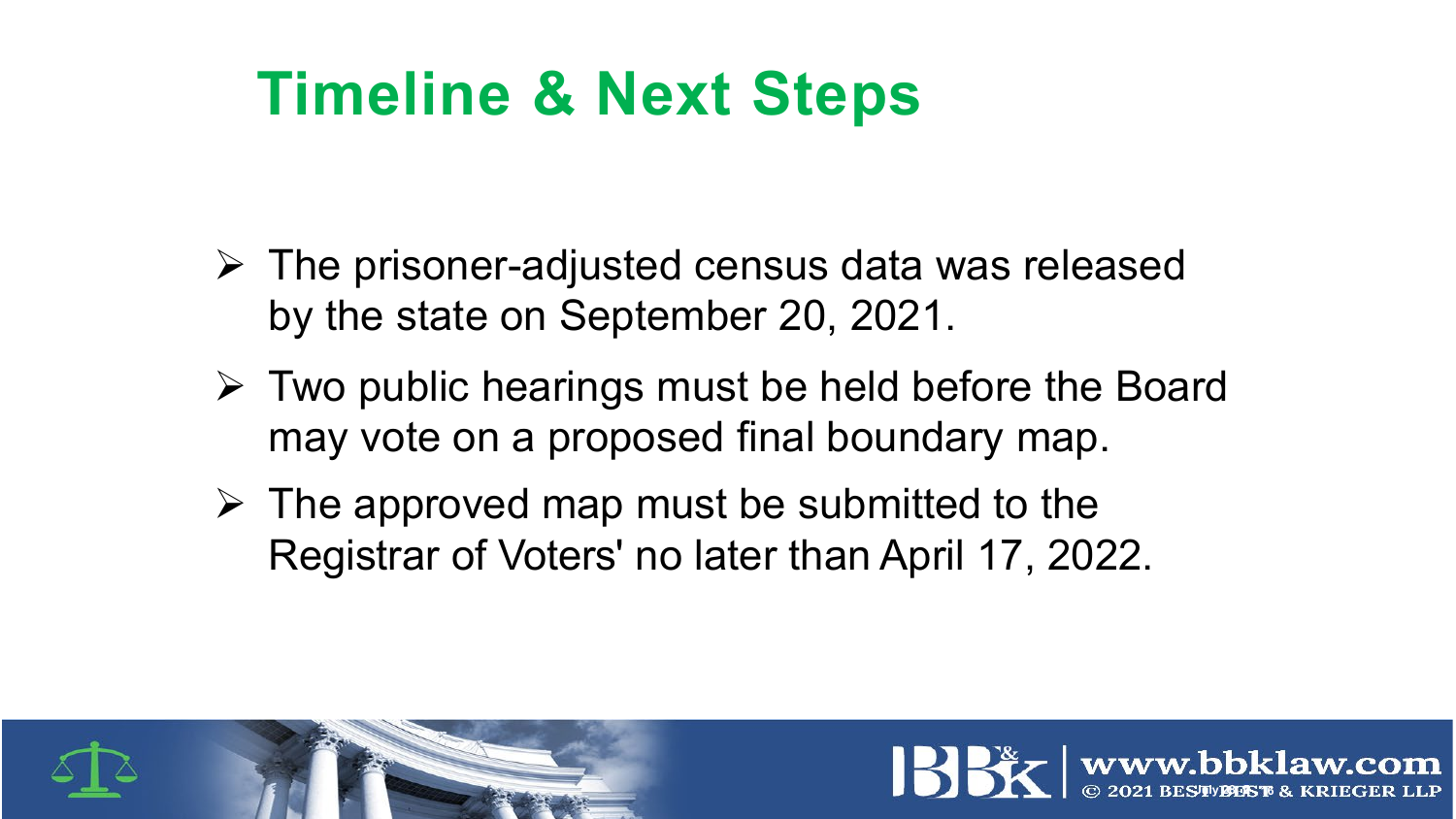### **Timeline & Next Steps**

 $\triangleright$  We'll spend the next few weeks/month or so drawing draft maps that are in compliance with both the FVRA and the CVRA.